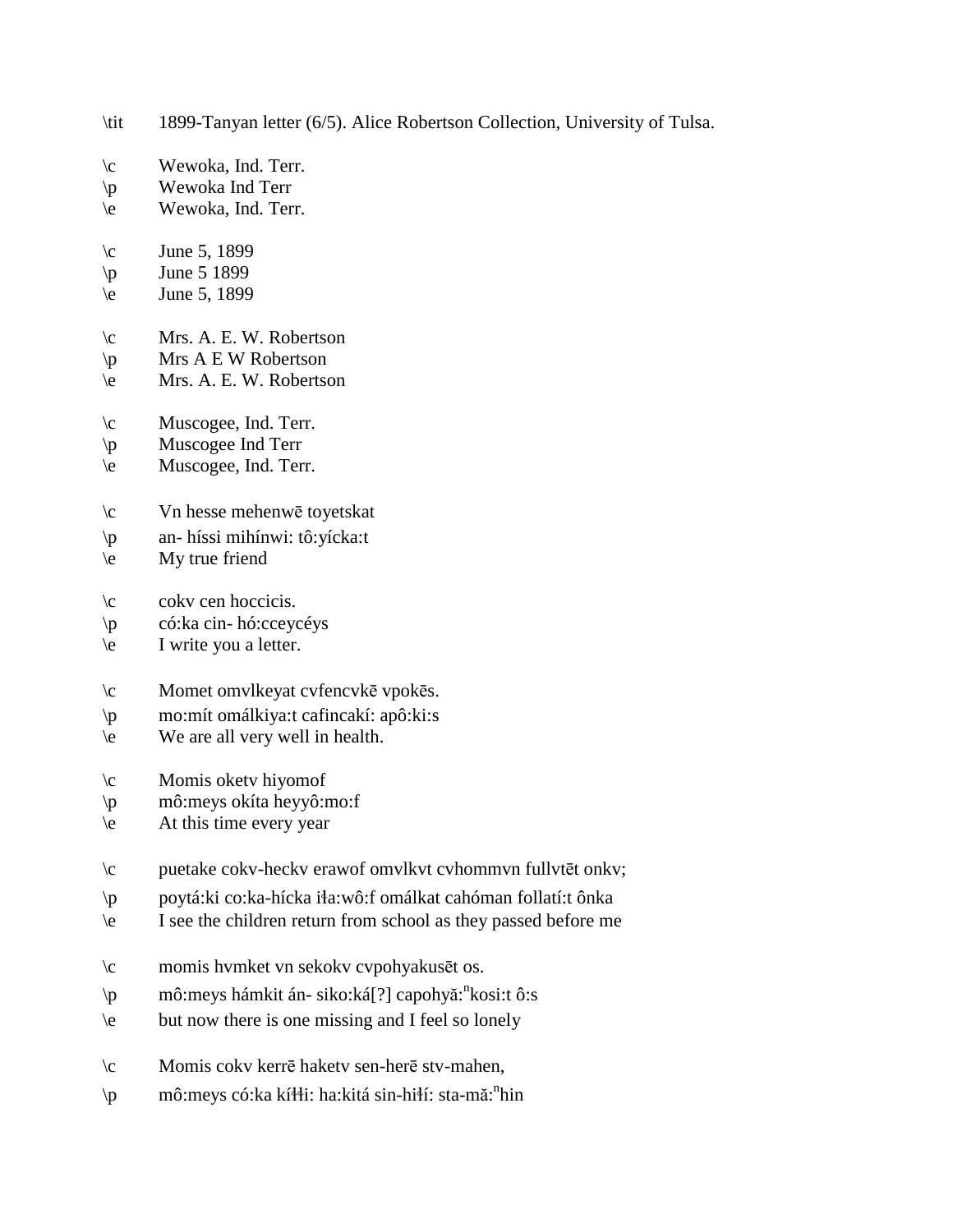- \e But she is in a much better place than any school
- \c Cehofv en cuko ofvn likēpēs komiyof tat,
- \p cihó:fa in- cokó ó:fan leykî:pi:s[?] ko:mayô:f -ta:t
- \e and that is within the home of Jehovah
- \c vneu vn herapkusē omēt;
- \p anió an- hi\atain anissi: o:mî:t
- \e and I too long to go there soon.
- \c monkv Cehofv en cuko ofv em pohyakusiyēt os.
- \p mônka cihó:fa in- cokó ó:fa im- pohyă: n kosayi:t ô:s
- \e At this time I am full of loneliness and long to be in Jehovah's house.
- \c Momen Pucase vtutketv herat erkenakis.
- \p mo:mín pocá:si atotkitá hĭ:<sup>n</sup>ła:t íłkina:kéys
- \e However, I am preaching the gospel of our Saviour.
- \c Momis erkenvketv cvpofv vm melhoyekot os.
- \p mô:meys i!kinakitá capó:fa am- milhoyíkot ó:s
- \e But I do not have an appointment in the field.
- \c Tvllvhasse Mekusvpkv-cuko em erkenvkarē mahokekatēt os.
- \p talahá:ssi mi:kosapka-cóko im- i!kináká:!i: ma:hokíka:ti:t ô:s
- \e I have not been asked to preach at Tallahasse church.
- \c Momēt ok, vn huehokof tvlkusen ayit,
- \p mo:mí:t -o:k an- hóyhho:kô:f tálkosin a:yéyt
- \e That is how it is right now but when they call,
- \c erkenakis.
- \p í¬kina:kéys
- \e I will go preach.
- \c Momen Tvllvhasse Mekusvpkv-Cuko vtēhkvlke, nucomusēt omes.
- \p mo:mín talahá:ssi mi:kosapka-cóko ati:hkâlki nacŏ:<sup>n</sup>mosi:t ô:mis
- \e There are so few members at Tallahasse Church now.
- \c Mekusvpkv ocēn omat nvkaftēt os.
- \p mi:kosápka o:cín o:mâ:t naka:ftí:t ô:s
- \e They do not meet when we have services.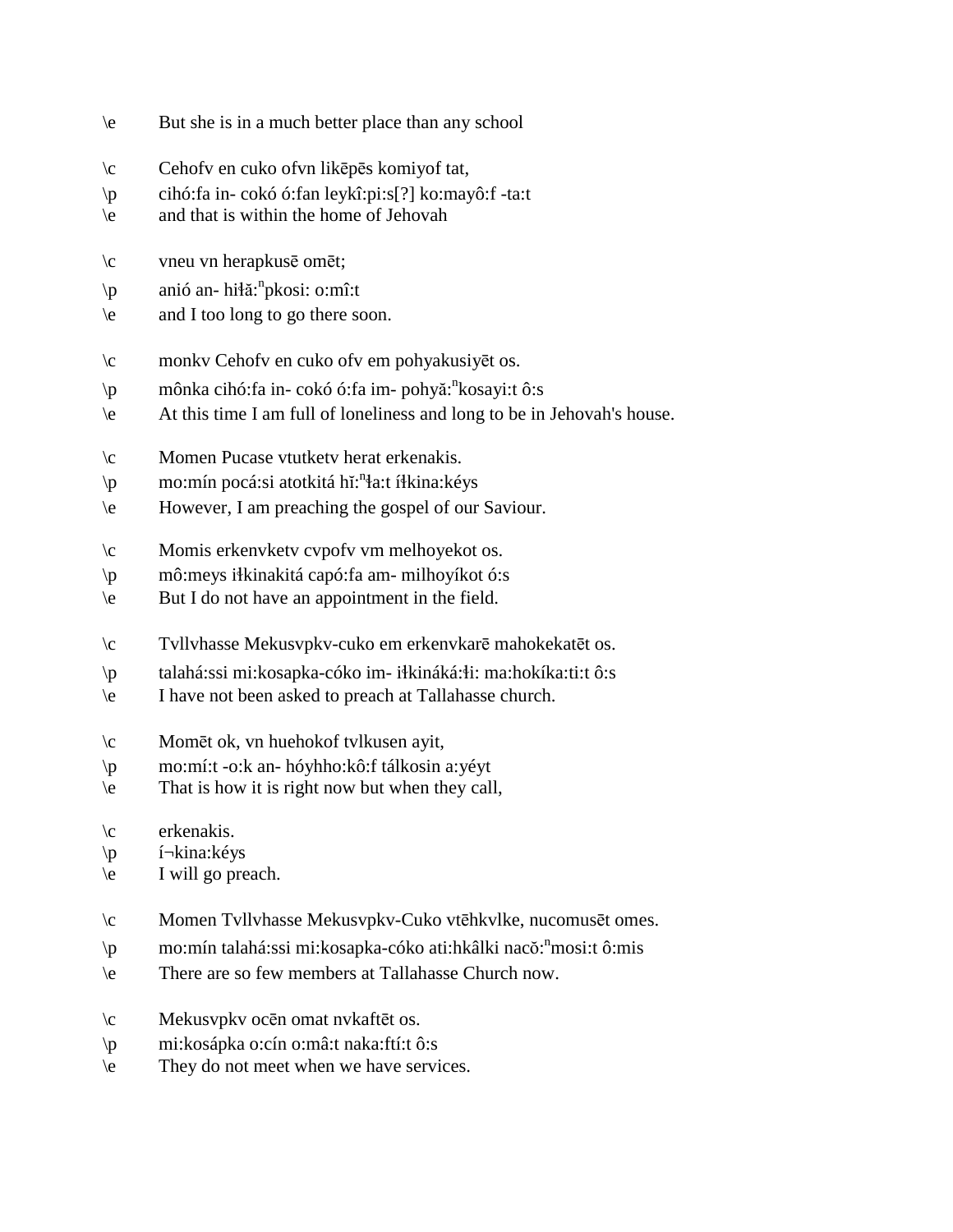- \c Bro. Yarbrough erkenakof, este sulkē nvkaftēt os.
- \p Bro Yarbrough í!kna:kô:f ísti solkí: naka:ftí:t ô:s
- \e When Bro. Yarbrough preaches, many people come.
- \c Momen mv vc vnrapvlke tat mvn fullekot os.
- \p mo:mín má ac- an!a:pâlki -ta:t mán fólliko:t ô:s
- \e My enemies do not come here.
- \c Vm apohicvlke tatē tvlkuset fullēt os.
- \p am- a:poheycâlki tá:ti: tálkosit follí:t ô:s
- \e Only those who used to hear me, come here.
- \c Momis mvn vnet erkenvkvkos.
- \p mô:meys mán anít i!kinákako:s
- \e But I do not preach there.
- \c Mr. Duncan makvtē vcakkiyē hueriyēt omvranat-vlkēs komikv.
- \p Mr Duncan ma:katí: acakkayí: hôyłayi:t omáła:nâ:t-tálki:s kô:meyka
- \e I believe that I should abide by what Mr. Duncan said.
- \c Melletvn hayet mvn erkenvketskvrēs cvkicekatēs.
- \p millitán ha:yít mán i!kinákícká!i:s cakéyciká:ti:s
- \e He did not appoint me to preach anywhere.
- \c Monkv cv cutecihocet ont os, komis.
- \p mônka ca- coticeyhocí:t ônt ó:s kô:meys
- \e I believe that I have been belittled.
- \c Hakpvtusiye omēt ē oh vkerricis.
- \p ha:kpatosáyi: ô:mi:t i:y- ohh- akí!!eycéys
- \e I think of myself as somewhat smaller.
- \c Etecakkeyvtē catakat, nake omēcicesekof,
- \p iticákkiyatí: ca:tâ:ka:t nâ:ki omi:cěy<sup>n</sup>cisiko:f
- \e To my red kinsman, for no reason,
- \c T. Church em erkenvkekot,
- $\pi$  T Church im- i $\frac{1}{\pi}$ kinákikot
- \e I am not being allowed to preach at T. Church.
- \c cvpofv ocekot ē vrēpē omēt vrvranit
- \p capó:fa ó:cikot í:" aɬi:pí: ó:mi:t aɬáɬa:néyt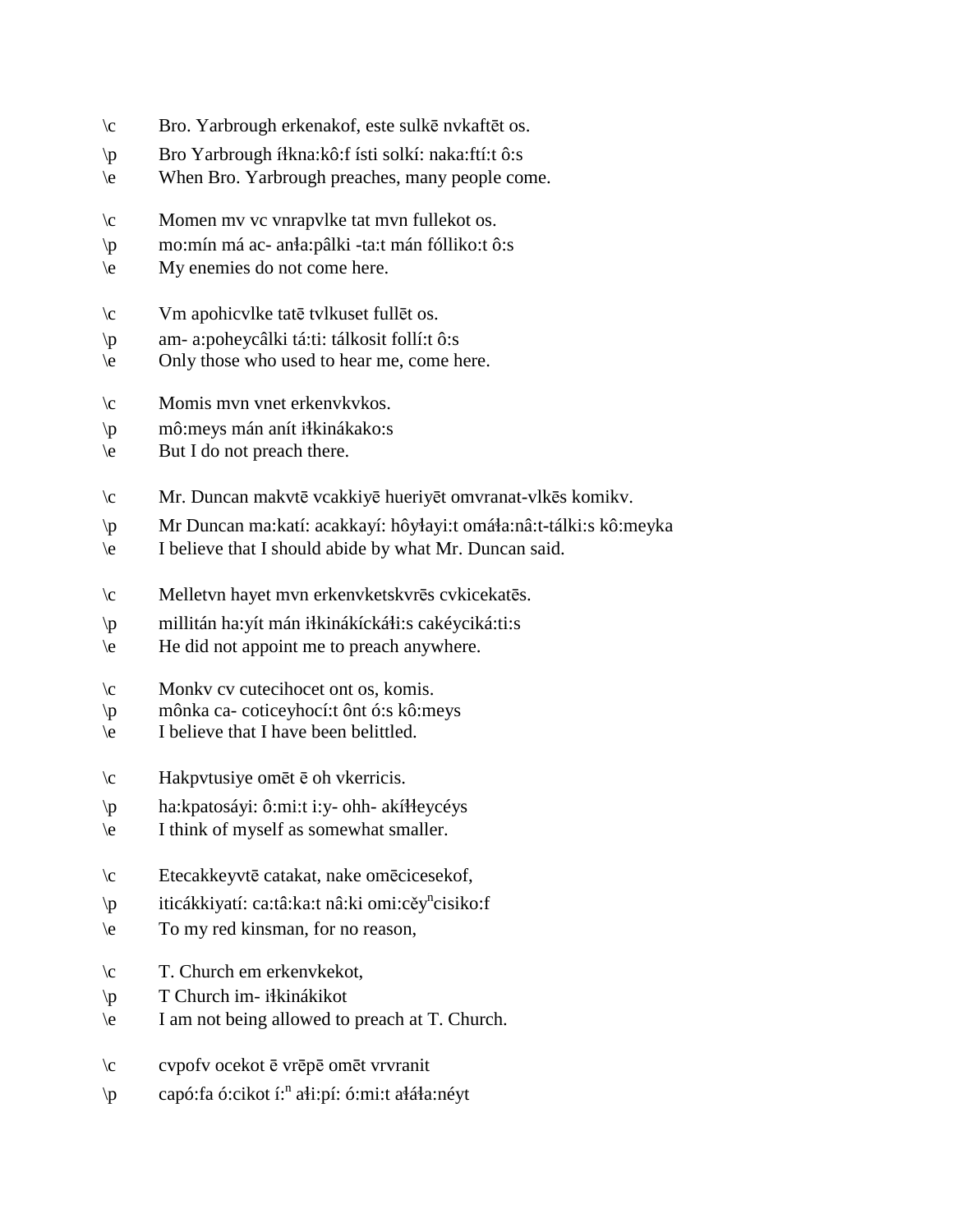| $\backslash e$ |  | I just simply attend services. |
|----------------|--|--------------------------------|
|                |  |                                |

- \c Tvllvhasse Church [hervrete?] makvkot omis,
- \p talahá:ssi Church [hiłáłi:tí?] má:kakot o:mêys
- \e I am not saying that Tallahasse Church is .......
- \c vtutketv yomusen vm melhos.
- \p atotkitá yô:mosin am- milhô:s
- \e but this is all I'm allowed to do.
- $\c$  Momis mo, komis
- \p mô:meys mô: kô:meys
- \e But that is alright, I'm thinking
- \c Oh fēskvlke Mekusvpkv-Cuko tat en lopicakvtēt ok omēs komis.
- \p oh- fi:skâlki mi:kosapka-cóko -ta:t in- lopéyca:katí:t -o:k o:mí:s kô:meys
- \e I think that perhaps it is because the Presbyterian Church has given them help.
- \c Estont omekis naken vtutketv meciyat cem onayiyēt omvtēt onkv,
- \p ísto:nt omíkeys nâ:kin atotkitá mi:cayâ:t cim- óna:yayí:t o:matí:t ônka
- \e For no particular reason, I have always kept you informed of my
- \c svcafvckēt onkv;
- \p saca:fácki:t ônka
- \e work and for this I am glad,
- \c momis hiyomat monkot omekv, e ohhonvkv cen coyis.
- \p mô:meys heyyô:ma:t monkô:t o:miká i:y- ohhonáka cín- co:yéys
- \e but now it isn't about my work, it is about me that I write.
- \c Momen cvccuste, Ella tat em-vhakv-cokv hēcet, liket oketv oren ossēt os.
- \p mo:mín caccósti Ella -ta:t im-aha:ka-có:ka hi:cít lêykit okíta o:!ín o:ssí:t ô:s
- \e And now about my daughter, Ella has completed her school term and is now out.
- \c Este afvcecicē omēt omvnks.
- \p ísti a:facicéyci: o:mí:t ô:manks[?]
- \e It really made me happy.
- \c Nak hvmken cen pohetv komis.
- \p nâ:k hámkin cin- pohíta kô:meys
- \e I want to ask you one thing.
- \c Accvkē vpohkv-cokv cen totima, oketv oh hoyvnēt ok,
- \p a:ccakí apohka-có:ka cín- to:téyma: okíta oh- hoyáni:t -o:k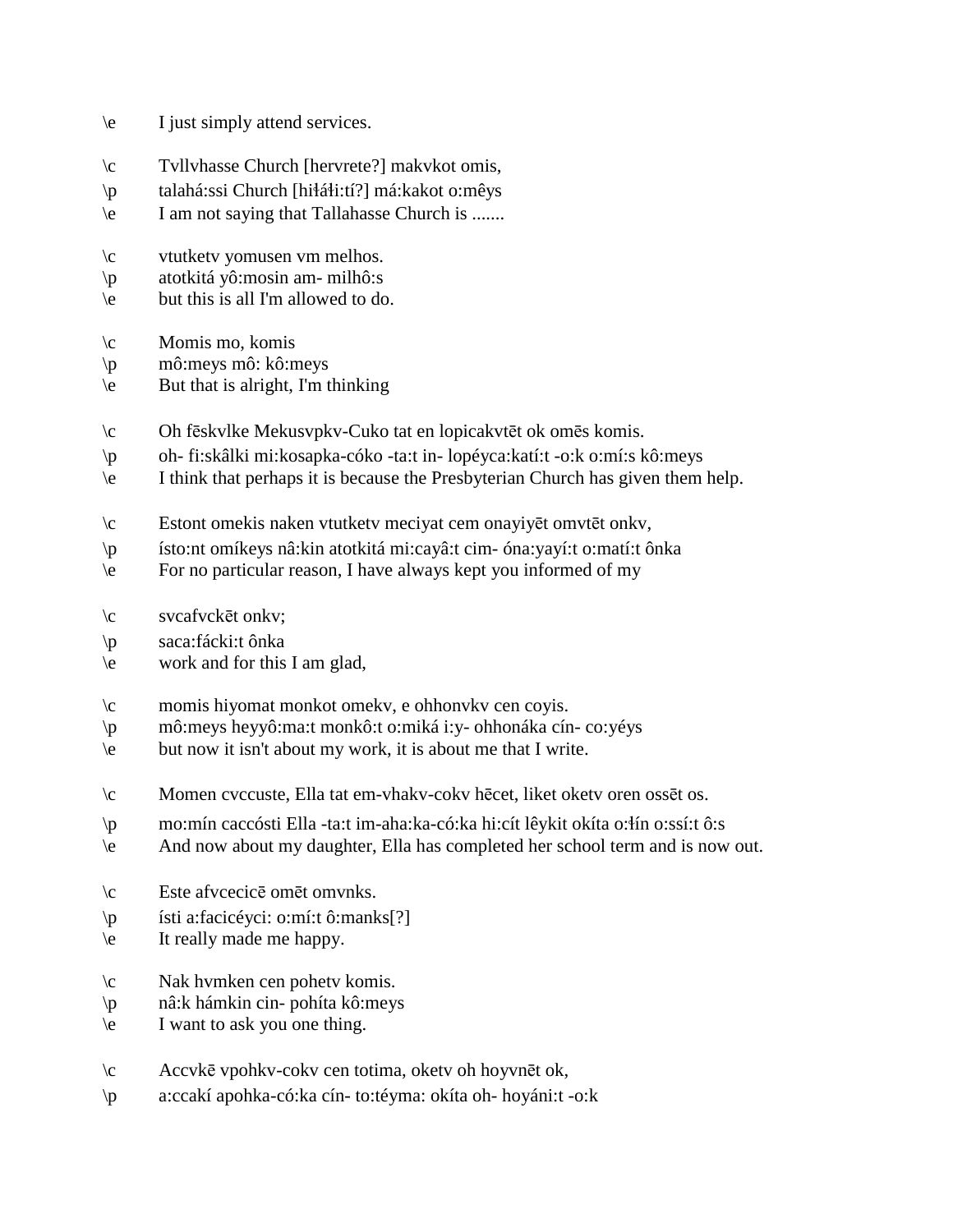- \e The clothing acquisition card I sent to you is now out of date.
- \c naken lopicekos komvket.
- \p nâ:kin lopéyhciko:s kô:makit
- \e It is no longer useful.
- \c Momen Emesukvlke vnickv em pohetv vnvcikekote?
- \p mo:mín imiso:kâlki anéycka im- pohíta anacéykiko:tí?
- \e Is it possible that we might luck out by going to the emissary?
- \c Erkenvketv vc vtutekot & en hocefhokv vpvkepekis omēt ok, hereko.
- \p i!kinakitá ac- atotíkot and in- hocifhoká apakipíkeys o:mí:t -o:k hi¬ikô:

\e I am not preaching at this time and my name may not even be on the list and that is not good.

- \c Accvkē vpohetv heyv okiyat,
- \p a:ccakí apohitá hiyá o:kayâ:t
- \e In my request for clothing
- \c naket vm vnvttusē omēt okin omat
- \p nâ:kit am- anáttosi: ô:mi:t o:kéyn o:mâ:t
- \e I could use a slight handicap for my reason
- \c cēme tat vm merruset vn kvpvyēcicēt hēren am oniyvs.
- \p cí:mi -ta:t am- mĭ:<sup>n</sup>ilosit an- kapayi:céyci:t hí:<sup>n</sup>in a:m- onayás
- \e but please consider my personal situation and advise me on how to do this.
- $\operatorname{V}\nolimits$  Yomus.
- \p yô:mos
- $\le$  This is all.
- \c Vseketv vnokeckv tepaken cen totis.
- \p asi:kitá anokícka tipâ:kin cín- to:téys
- \e A loving handshake I send to you.
- \c Cen hesse Mehenwv
- \p cin- híssi mihínwa
- \e Your true friend
- $\c$  W. Tanyan
- \p W Tanyan
- \e W. Tanyan
- \c Mrs. Robertson
- \p Mrs Robertson